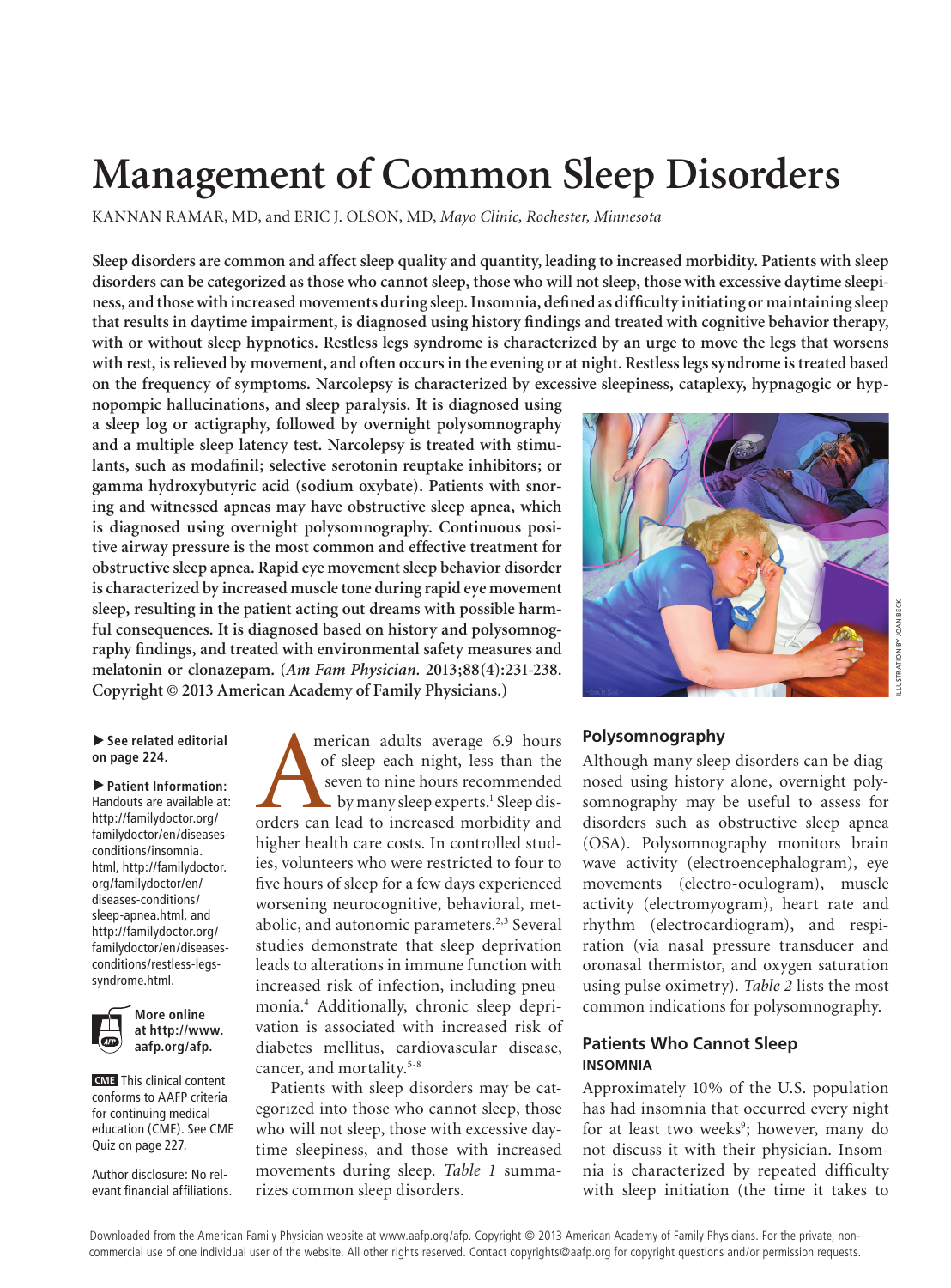|                                               | <b>1991 - 11 Julian Marcollino Deceptorucis</b>                                                                                                                                                                               |                                                                                                                                       |
|-----------------------------------------------|-------------------------------------------------------------------------------------------------------------------------------------------------------------------------------------------------------------------------------|---------------------------------------------------------------------------------------------------------------------------------------|
| Disorder                                      | Symptoms and signs                                                                                                                                                                                                            | Most effective treatment                                                                                                              |
| Delayed sleep phase<br>syndrome               | Late sleep onset and wake-up time                                                                                                                                                                                             | Bright light therapy in the morning, low-dose<br>melatonin in the evening                                                             |
| Insomnia                                      | Difficulty initiating or maintaining sleep, daytime<br>sleepiness with inability to nap, daytime impairment<br>(e.g., difficulty with memory, concentration, attention;<br>worry about sleep; mood disturbance; irritability) | Cognitive behavior therapy, benzodiazepine<br>receptor agonists                                                                       |
| Narcolepsy                                    | Excessive daytime sleepiness, cataplexy, hallucinations<br>upon falling asleep or awakening                                                                                                                                   | Modafinil (Provigil) or stimulants, gamma<br>hydroxybutyric acid (sodium oxybate [Xyrem]),<br>selective serotonin reuptake inhibitors |
| Obstructive sleep apnea                       | Snoring, witnessed apneas, gasping or choking,<br>excessive daytime sleepiness                                                                                                                                                | Continuous positive airway pressure                                                                                                   |
| Rapid eye movement sleep<br>behavior disorder | Motor activity during sleep, acting out of dreams,<br>polysomnography showing increased muscle tone                                                                                                                           | Clonazepam (Klonopin) or melatonin                                                                                                    |
| Restless legs syndrome                        | Uncomfortable sensation (e.g., "creepy crawly," aching)<br>in both legs, symptoms are worse in the evening,<br>improve with movement such as walking or stretching                                                            | Dopaminergic agonists                                                                                                                 |

## **Table 1. Summary of Common Sleep Disorders**

fall asleep, normally less than 30 minutes; called sleep latency in sleep studies), duration (normally seven to nine hours per night for adults; also called sleep quantity), consolidation (sleep uninterrupted by arousals or awakenings), or quality that occurs despite adequate time and opportunity for sleep, resulting in daytime impairment.<sup>10</sup> Daytime impairment may include fatigue; tiredness; difficulty with memory, concentration, and attention; worry about sleep; mood disturbances; or irritability. Insomnia is usually diagnosed with a patient history that includes evaluation for contributing psychiatric or medical conditions. *Table 3* includes questions for patients that may be helpful in this assessment. Occasionally, a sleep log *(eFigure A)* or an actigraphy log *(eFigure B)* used for one to two weeks may be helpful. Overnight polysomnography is rarely needed, unless the history suggests concurrent sleep disorders or initial treatment is ineffective.<sup>11</sup>

Cognitive behavior therapy (CBT) and hypnotic medications are treatment options for insomnia. *Table 4* outlines the key points of CBT for insomnia. Primary care physicians can effectively administer CBT to treat chronic insomnia.12-14 Medication regimens approved by the U.S. Food and Drug Administration for insomnia are summarized in *Table 5*. Hypnotics may be associated with tolerance, dependence, and withdrawal symptoms, such as rebound insomnia, if a drug is abruptly stopped. However, studies show contradictory evidence for the

development of tolerance and dependence.<sup>15</sup> There are no comparative data on the effectiveness of short- or long-acting hypnotics for sleep onset or sleep maintenance insomnia, respectively.

Although antihistamines, such as diphenhydramine (Benadryl), are widely used for insomnia, evidence on effectiveness and safety is very limited.16,17 In large clinical trials, melatonin had only minimal effect on initial sleep latency with little effect on total sleep time.<sup>18</sup> Similarly,

#### **Table 2. Common Indications for Polysomnography**

| Diagnosis of a sleep disorder                                                                      |
|----------------------------------------------------------------------------------------------------|
| Narcolepsy                                                                                         |
| Parasomnias                                                                                        |
| Periodic limb movement disorder                                                                    |
| Rapid eye movement sleep behavior disorder                                                         |
| Sleep-related breathing disorders, such as obstructive and<br>central sleep apnea                  |
| Sleep-related seizure disorders                                                                    |
| Evaluation of sleep-related symptoms                                                               |
| Sleep maintenance insomnia                                                                         |
| Snoring                                                                                            |
| Unexplained daytime fatique or sleepiness                                                          |
| Treatment of sleep-related breathing disorders (i.e., using<br>positive airway pressure titration) |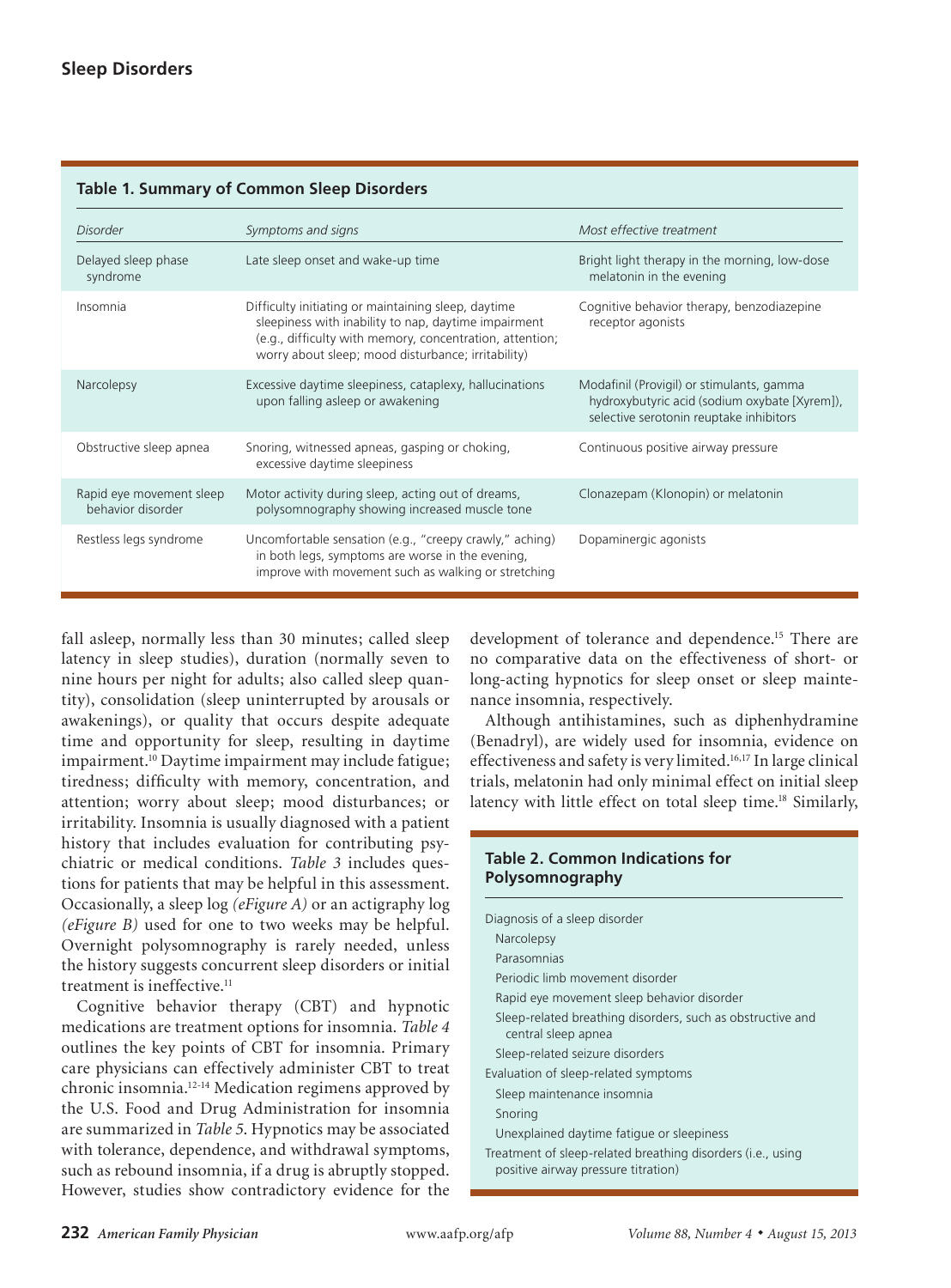#### **Table 3. Questions to Ask Patients in the Evaluation of Insomnia**

| Questions                                                                                                                                                                        | Potential clinical implications                                                                                                                                                                                  |
|----------------------------------------------------------------------------------------------------------------------------------------------------------------------------------|------------------------------------------------------------------------------------------------------------------------------------------------------------------------------------------------------------------|
| When did your insomnia start?                                                                                                                                                    | Differentiates chronic insomnia (requires treatment with cognitive behavior<br>therapy and/or sleep hypnotics), transient insomnia (lasts less than one<br>week), and acute insomnia (lasts less than one month) |
| How often do you have insomnia?                                                                                                                                                  | Establishes the severity of insomnia and possible treatment options; insomnia<br>that occurs once a week or less may be treated with a sleep hypnotic as<br>needed                                               |
| What are your typical sleep and wake-up times on<br>weekdays and weekends?                                                                                                       | Differentiates between insomnia and delayed sleep phase syndrome; helps<br>determine if there are comorbidities or other stressors affecting sleep                                                               |
| What is your sleep environment like (temperature, light,<br>noise levels)?<br>What are your activities before going to sleep<br>(dinnertime, exercise time, bedroom activities)? | Helps identify precipitating factors for insomnia; helps address sleep hygiene<br>and stimulus control measures to treat insomnia                                                                                |
| What are your beliefs about sleep (how sleep works,<br>what you need to do to get a good night's sleep)?<br>What are your expectations regarding sleep?                          | Helpful in cognitive behavior therapy                                                                                                                                                                            |
| Do you have any other medical or mental health<br>conditions?                                                                                                                    | Identifies depression or other medical/psychiatric disorders that may induce or<br>worsen insomnia                                                                                                               |
| What medications do you take, including over-the-<br>counter sleep aids?                                                                                                         | Addresses the pharmacologic treatment plan and misconceptions about<br>treatment                                                                                                                                 |
| Do you use any stimulants such as caffeine products or<br>nicotine? How much alcohol do you drink?                                                                               | Addresses sleep hygiene and stimulus control measures to treat insomnia                                                                                                                                          |
| How well do you function during the day?                                                                                                                                         | Assesses for functional impairment related to insomnia                                                                                                                                                           |
| Have you ever been told you have other sleep disorders?                                                                                                                          | Addresses comorbidities that may worsen insomnia                                                                                                                                                                 |

there are limited data on the effectiveness of sedating antidepressants, such as trazodone, for insomnia. However, they may be considered in patients with comorbid depression or if treatment with hypnotics fails.<sup>16,19</sup>

A meta-analysis showed similar short-term effectiveness with hypnotics used alone and with CBT, whereas CBT alone resulted in greater reduction in sleep latency.<sup>14</sup> Similarly, other studies have shown that CBT combined with pharmacotherapy is superior to pharmacotherapy alone, and improvement with CBT alone is maintained at 10 to 24 months of follow-up.20,21 In some studies, pharmacotherapy performed slightly or no better than placebo on various outcome measures.<sup>20,21</sup>

Patients with insomnia who do not respond to medications and CBT should be referred to a sleep center for further testing and treatment.

## **RESTLESS LEGS SYNDROME**

Restless legs syndrome is a neurologic disorder that affects between 2.5% and 15% of the U.S. general population.<sup>22</sup> The condition

### **Table 4. Summary of Cognitive Behavior Therapy for Insomnia**

#### Cognitive therapy

Focuses on changing false beliefs and attitudes about sleep (e.g., everyone needs at least 8 hours of sleep for good health)

- Sleep hygiene education
- No pets in the bedroom

No caffeine consumption after 4 p.m.

- Keep bedroom cool and conducive to sleep
- No watching the bedroom clock
- No nicotine use, especially in the evening
- No exercising within 2 to 3 hours before bedtime
- Sleep restriction
	- Time in bed can be reduced by estimating the actual total time that the patient is sleeping (e.g., if the patient is in bed for 8 hours but sleeps for 5.5 hours, time in bed could be reduced to 5.5 hours); time in bed usually should not be reduced to less than 5 hours
	- After sleep efficiency (ratio of time sleeping to time in bed) reaches 90%, the time in bed can be increased by 15 minutes every week

#### Stimulus control

- Go to bed only when sleepy
- Use the bedroom only for sleep and sex
- Go to another room if unable to fall asleep within 15 to 20 minutes
- Read or engage in other quiet activities and return to bed only when sleepy

**Sleep Disorders**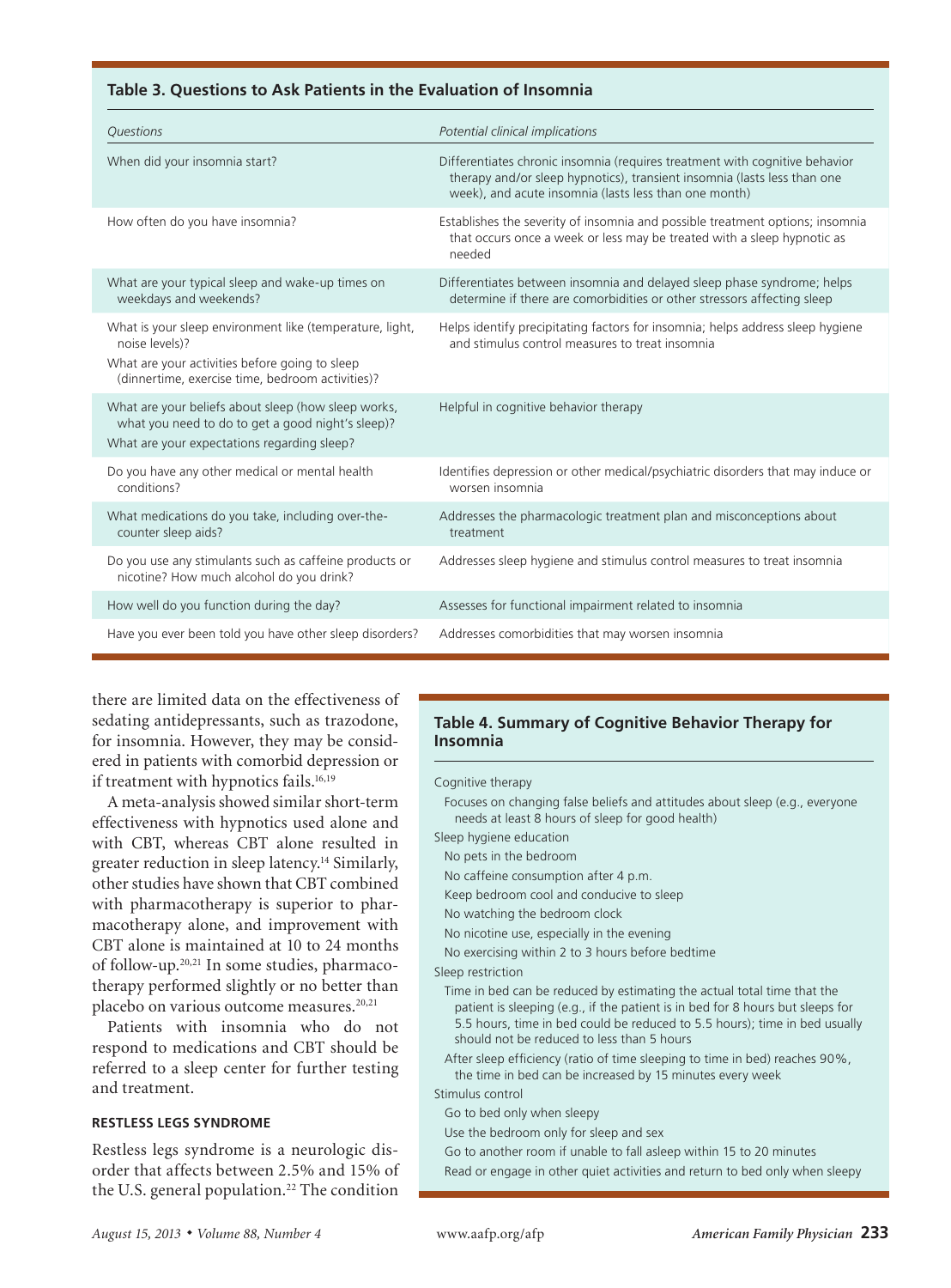#### **Table 5. Medications for Insomnia**

**Sleep Disorders**

| Medication                                           | Onset of action<br>(minutes)     | Half-life<br>(hours) | Dose<br>(mg)       | Main indications                                                  | Common adverse effects                                                                                                                                                           | $Cost*$                               |
|------------------------------------------------------|----------------------------------|----------------------|--------------------|-------------------------------------------------------------------|----------------------------------------------------------------------------------------------------------------------------------------------------------------------------------|---------------------------------------|
|                                                      | Benzodiazepine receptor agonists |                      |                    |                                                                   |                                                                                                                                                                                  |                                       |
| Eszopiclone<br>(Lunesta)                             | 10                               | 5 to 7               | $1$ to $3$         | Sleep maintenance<br>insomnia                                     | Metallic taste in the<br>mouth, nausea and<br>vomiting, dizziness,<br>somnolence, rebound<br>insomnia†                                                                           | NA (\$60)                             |
| Zaleplon<br>(Sonata)                                 | 30                               | $\mathbf{1}$         | $5$ to $20$        | Sleep onset insomnia;<br>can be given upon<br>waking during night | Dizziness, headache,<br>rebound insomniat                                                                                                                                        | \$9 to \$12<br>$(40 \text{ to } $80)$ |
| Zolpidem<br>(Ambien)                                 | 7 to 27                          | $2$ to $3$           | 5 to 10            | Sleep onset insomnia                                              | Somnolence, fatigue,<br>drugged state, dizziness<br>Occasionally sleep walking,<br>talking, or eating;<br>amnesia; increased fall<br>risk in older persons;<br>rebound insomnia† | \$5(\$62)                             |
| Zolpidem CR<br>(Ambien CR)<br><b>Benzodiazepines</b> | 30                               | 3 to 4.5             | $6.25$ to<br>12.5  | Sleep onset and<br>maintenance insomnia                           | Similar to zolpidem                                                                                                                                                              | \$33(\$65)                            |
| Estazolam                                            | 120                              | 10 to 24             | $0.5$ to $2$       | Sleep onset and<br>maintenance insomnia                           | Somnolence, dizziness,<br>ataxia, asthenia, rebound<br>insomnia <sup>+</sup>                                                                                                     | \$7(NA)                               |
| Flurazepam                                           | 15 to 45                         | 40 to 114            | 15 to 30           | Sleep onset and<br>maintenance insomnia                           | Taste disorder,<br>somnolence, ataxia,<br>dizziness, hangover,<br>blurred vision, rarely<br>leukopenia                                                                           | \$5(NA)                               |
| Quazepam<br>(Doral)                                  | 30                               | 39 to 75             | 7.5 to 15          | Sleep onset and<br>maintenance insomnia                           | Dyspepsia, xerostomia,<br>dizziness, hangover,<br>headache, fatique                                                                                                              | NA (\$32)                             |
| Temazepam<br>(Restoril)                              | 30 to 60                         | 8 to 15              | 7.5 to 30          | Sleep onset and<br>maintenance insomnia                           | Somnolence, blurred<br>vision, hypotension,<br>rebound insomnia†                                                                                                                 | \$4 to \$43<br>(590)                  |
| <b>Triazolam</b><br>(Halcion)                        | 15 to 30                         | $2$ to 5             | $0.125$ to<br>0.25 | Sleep onset and<br>maintenance insomnia                           | Somnolence, amnesia,<br>ataxia, nausea and<br>vomiting, dizziness,<br>hepatotoxicity, rebound<br>insomnia†                                                                       | \$6(\$23)                             |
| <b>Melatonin receptor agonist</b>                    |                                  |                      |                    |                                                                   |                                                                                                                                                                                  |                                       |
| Ramelteon<br>(Rozerem)                               | 45                               | $2$ to 5             | 8                  | Sleep onset insomnia                                              | Dizziness, somnolence,<br>fatique, nausea,<br>exacerbation of<br>insomnia, hallucinations                                                                                        | NA (\$52)                             |

NOTE: *Medications approved by the U.S. Food and Drug Administration for the treatment of insomnia.*

*NA = not available.*

*\*—Estimated price of one week's therapy based on information obtained at http://www.goodrx.com. Accessed May 15, 2013. Generic price listed first; brand price listed in parentheses.*

†*—If withdrawn suddenly after long-term use.*

is characterized by four essential features: (1) the intense urge to move the legs, usually accompanied or caused by uncomfortable sensations (e.g., "creepy crawly," aching) in the legs; (2) symptoms that begin or worsen during periods of rest or inactivity; (3) symptoms that are partially or totally relieved by movements such as walking

or stretching; and (4) symptoms that are worse or only occur in the evening or at night.<sup>10</sup>

The diagnosis of restless legs syndrome is based on history findings. Because the condition can be a symptom of iron deficiency,<sup>23-25</sup> a ferritin measurement may be warranted, even in the absence of anemia. A ferritin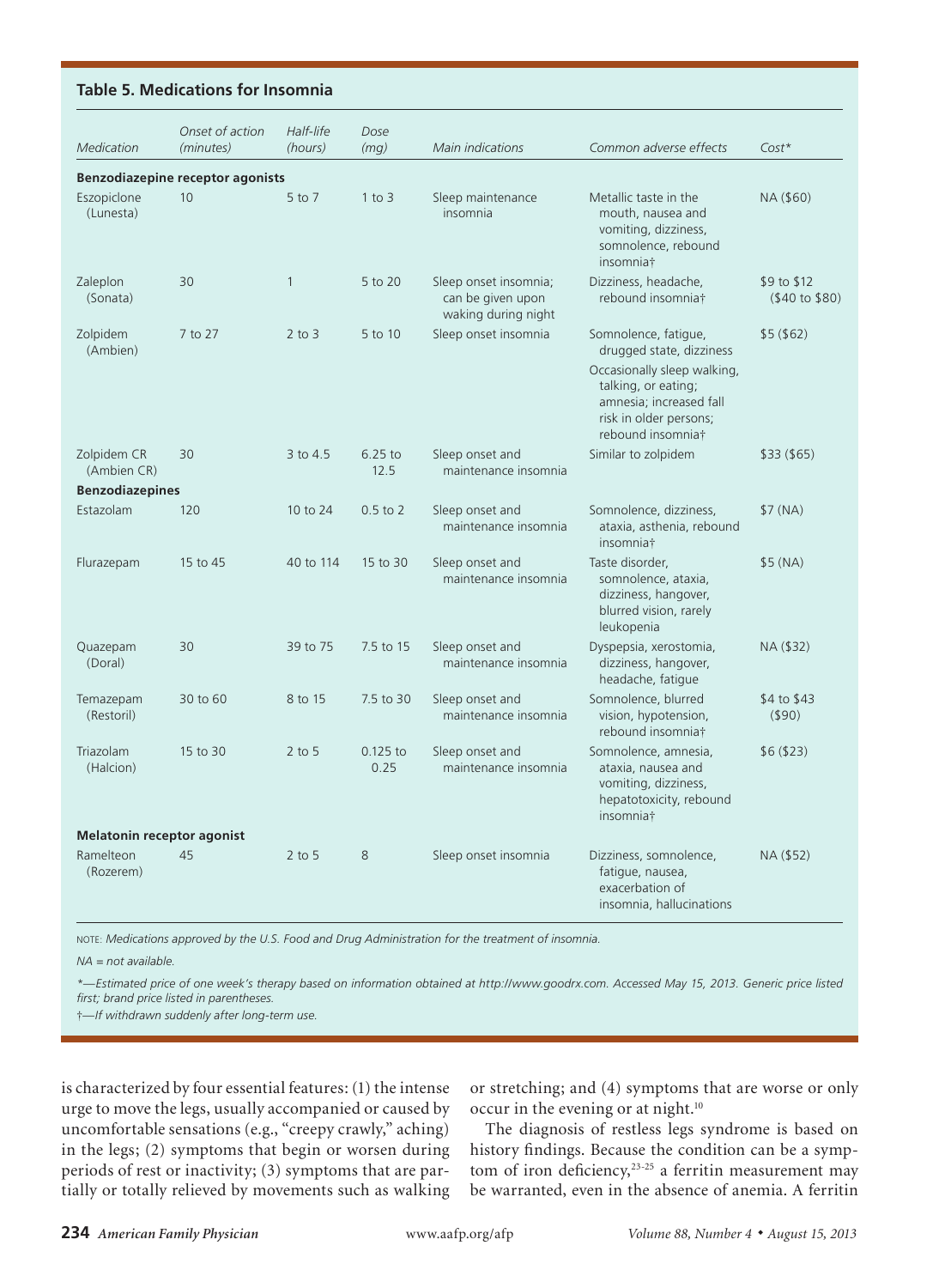level less than 50 ng per mL (112 pmol per L) is associated with restless legs syndrome.<sup>26</sup> Restless legs syndrome is familial in about 50% of patients, although it may be idiopathic or secondary to chronic renal failure, antidepressant use, pregnancy, or neuropathy. Most patients with restless legs syndrome have periodic limb movements during sleep, which are characterized by periodic episodes of repetitive, stereotypic movements that predominantly occur in the lower extremities. Patients' bed partners may notice these movements.

Pharmacologic treatment of restless legs syndrome depends on the frequency of symptoms *(Table 6)*. 25 Dopaminergic agonists are first-line therapy for patients with nightly, persistent symptoms. Common adverse effects of dopaminergic agonists include insomnia, nasal congestion, swelling of the extremities, and daytime sleepiness. There have also been reports of increased tendency toward compulsive behaviors, such as gambling, in patients taking these medications. In patients with iron deficiency, iron supplementation may improve or resolve symptoms of restless legs syndrome.

Patients should be referred to a sleep clinic if symptoms of restless legs syndrome cannot be controlled or if augmentation symptoms (e.g., symptoms begin progressively earlier in the day or develop in the arms and trunk) occur despite appropriate treatment.

#### **Patients Who Will Not Sleep DELAYED SLEEP PHASE SYNDROME**

Delayed sleep phase syndrome is a circadian rhythm disorder characterized by late sleep onset in association with a late wake-up time, resulting in excessive daytime sleepiness, insomnia, and daytime functional impairments.10 Delayed sleep phase syndrome may be genetic and/or socially reinforced (e.g., caused by Internet and computer use, watching television, or social activity at night). A sleep log and actigraphy can confirm the diagnosis if it is not evident by the history.

Treatment involves a combination of melatonin (0.3 to 3 mg given five hours before bed) and bright light exposure upon awakening. The patient's sleep-wake schedule and melatonin/bright light therapy regimen are incrementally advanced (i.e., moved earlier) every five to seven days until a desired sleep-wake schedule is reached.<sup>27</sup>

#### **Patients with Excessive Daytime Sleepiness**

It is difficult to differentiate daytime sleepiness from fatigue. Detailed questioning and use of the Epworth Sleepiness Scale28 (available at http://www.aafp.org/ afp/2009/0301/p391.html#afp20090301p391-f1) may be helpful, but patients may underreport their symptoms. Although patients with certain sleep disorders, such as narcolepsy and OSA, present with excessive daytime

| Symptoms   | First choice                                                                                                                                                                                                                                                                                                                      | Alternative choice                                                                                                                                                                                                                                                                  |
|------------|-----------------------------------------------------------------------------------------------------------------------------------------------------------------------------------------------------------------------------------------------------------------------------------------------------------------------------------|-------------------------------------------------------------------------------------------------------------------------------------------------------------------------------------------------------------------------------------------------------------------------------------|
| Occasional | Carbidopa/levodopa (Sinemet), 10 to 25 mg/100 mg at<br>bedtime, as needed                                                                                                                                                                                                                                                         | <b>Opiates</b><br>Oxycodone (Roxicodone), 5 to 10 mg at bedtime, as needed                                                                                                                                                                                                          |
| Frequent   | Dopaminergic agonist                                                                                                                                                                                                                                                                                                              | Opiates                                                                                                                                                                                                                                                                             |
|            | Pramipexole (Mirapex), 0.125 mg, or ropinirole (Requip),<br>0.25 mg, at bedtime; increase dose every third night to a<br>maximum of four tablets or until symptoms are controlled                                                                                                                                                 | Oxycodone, 5 to 10 mg at bedtime, as needed                                                                                                                                                                                                                                         |
| Nightly    | Dopaminergic agonist                                                                                                                                                                                                                                                                                                              | Gabapentin (Neurontin) and pregabalin (Lyrica)                                                                                                                                                                                                                                      |
|            | Pramipexole, 0.125 mg, or ropinirole, 0.25 mg, at<br>bedtime; increase dose every third night to a maximum<br>of four tablets or until symptoms are controlled<br>Rotigotine transdermal patch (Neupro), 1 mg per 24<br>hours; increase dosage once weekly to a maximum of 3<br>mg per 24 hours (for moderate to severe symptoms) | Gabapentin, 300 mg at bedtime; increase dose every<br>three or four nights to a maximum of 1,800 mg<br>Pregabalin, 25 mg at bedtime, increase dose every four<br>nights to a maximum of 100 mg<br>Opiates                                                                           |
| Painful    | Gabapentin and pregabalin                                                                                                                                                                                                                                                                                                         | Dopaminergic agonists                                                                                                                                                                                                                                                               |
|            | Gabapentin, 300 mg at bedtime; increase dose every<br>three or four nights to a maximum of 1,800 mg<br>Pregabalin, 25 mg at bedtime; increase dose every four<br>nights to a maximum of 100 mg<br><b>Opiates</b>                                                                                                                  | Pramipexole, 0.125 mg, or ropinirole, 0.25 mg, at<br>bedtime; increase dose every third night to a maximum<br>of four tablets or until symptoms are controlled<br>Rotigotine transdermal patch, 1 mg per 24 hours; increase<br>dosage once weekly to a maximum of 3 mg per 24 hours |

# **Table 6. Medications for Restless Legs Syndrome**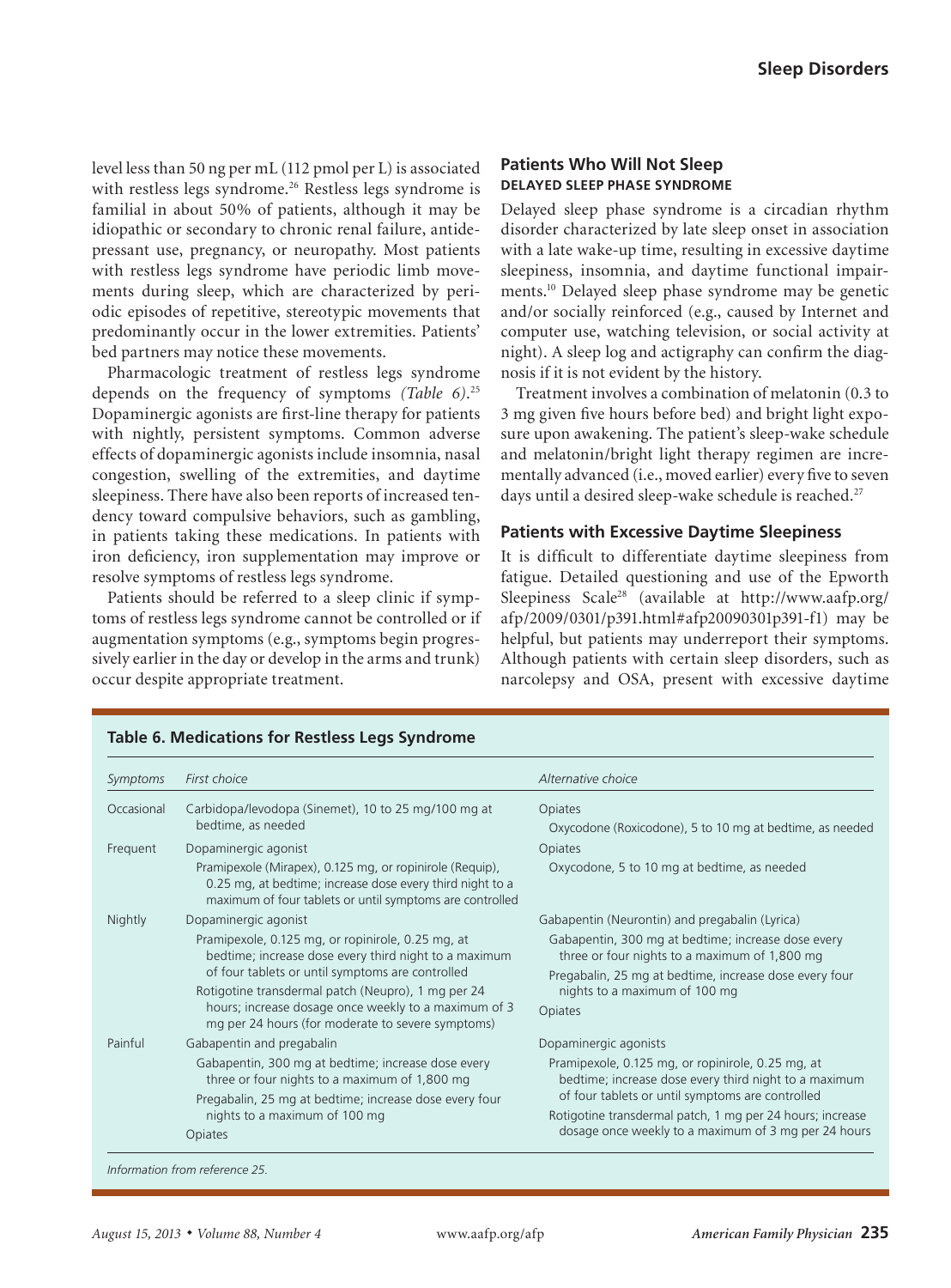sleepiness, it is important to rule out insufficient sleep before diagnosing pathologic causes of sleepiness.

#### **NARCOLEPSY**

Narcolepsy is a chronic, debilitating condition with a prevalence of around 0.02%.<sup>29</sup> Clinical features of narcolepsy usually begin in the teens or twenties, although diagnosis may be established years later. Onset after 50 years of age is unusual. The classic tetrad of narcolepsy is excessive sleepiness; cataplexy; hallucinations upon falling asleep (hypnagogic) and/or upon awakening (hypnopompic); and sleep paralysis (generalized, transient inability to move or speak during sleep-wake transitions).

Cataplexy is the sudden decrease or loss of voluntary muscle tone following an emotional trigger—usually laughter, but sometimes anger or surprise. It can manifest as jaw dropping, head nodding, arms dropping to the side, knees sagging, or the patient collapsing to the floor. These attacks may last from a few seconds to a few minutes, and the patient's conscious awareness is preserved. The presence of cataplexy is highly specific for narcolepsy.

Referral to a sleep clinic is indicated if narcolepsy is suspected. The typical sequence of testing for suspected narcolepsy is one to two weeks of a sleep log or actigraphy to document sleep duration, followed by polysomnography to evaluate for other sleep disorders and document adequate sleep time, and concluding the next day with a multiple sleep latency test. The multiple sleep latency test is a daytime nap test to objectively assess for sleepiness and for onset of rapid eye movement (REM) sleep during naps. The combination of a mean sleep latency of less than eight minutes plus at least two naps with early onset REM sleep supports a diagnosis of narcolepsy.10

Cataplexy, sleep paralysis, and hypnagogic hallucinations can be treated with REM-suppressing antidepressants, such as venlafaxine (Effexor) or other selective serotonin reuptake inhibitors. Sleepiness may be managed with adequate sleep hygiene and scheduled daytime naps. Otherwise, modafinil (Provigil; 200 to 800 mg daily) or stimulants such as methylphenidate (Ritalin; 10 to 100 mg daily) or dextroamphetamine (5 to 60 mg daily) can be used. The U.S. Food and Drug Administration has approved gamma hydroxybutyric acid (sodium oxybate [Xyrem]) for use in patients with narcolepsy. Sodium oxybate is usually administered twice per night because of its short half-life, and is effective for both daytime sleepiness and cataplexy.

#### **OBSTRUCTIVE SLEEP APNEA**

OSA affects 4% of men and 2% of women,<sup>30</sup> with a higher prevalence in older persons. It is characterized by partial

(hypopnea) or complete (apnea) closure of the upper airway despite ongoing respiratory efforts. OSA leads to excessive daytime sleepiness, cognitive impairment, occupational accidents, and motor vehicle crashes. Evidence suggests that OSA also causes hypertension.<sup>31,32</sup> Treatment with continuous positive airway pressure (CPAP) decreases blood pressure in patients with OSA,<sup>33</sup> especially those with severe OSA and daytime sleepiness.<sup>34</sup>

Factors that should prompt evaluation for OSA include excessive daytime sleepiness, obesity, treatmentrefractory hypertension, need for bariatric surgery, atrial fibrillation, congestive heart failure, stroke, nocturnal cardiac dysrhythmias, type 2 diabetes mellitus, and pulmonary hypertension. If OSA is suspected, a referral for polysomnography is indicated. An apnea-hypopnea index (number of apneas and hypopneas per hour of sleep) of five per hour or more establishes an OSA diagnosis. An apnea-hypopnea index of five to 15 per hour indicates mild disease; 15 to 30 per hour, moderate disease; and greater than 30 per hour, severe disease.

Portable home monitoring devices may be used as an alternative to polysomnography for diagnosing OSA in patients with high pretest probability of moderate to severe OSA.35 Portable home monitoring devices are less expensive than polysomnography and have the added advantage of patients being in their normal sleeping environment. Portable home monitoring devices may not be appropriate in patients who have congestive heart failure or chronic obstructive pulmonary disease because of lower accuracy, or in those with comorbid sleep disorders such as parasomnia.<sup>35</sup>

The most effective treatment for OSA is CPAP,<sup>36</sup> which serves as a pneumatic splint to the upper airway. Autotitrating CPAP is another option that automatically adjusts the pressure within a set range in response to apneas, hypopneas, snoring, or flow limitation. Patients who cannot tolerate CPAP may be treated with bi-level positive airway pressure. Compliance with CPAP therapy is challenging for many patients. Other treatment options include weight loss, positional therapy, surgical approaches, oral appliances, and Provent therapy (a nasal device that has an expiratory valve to create positive end-expiratory pressure to keep the upper airway open). Choosing one of these therapies depends on OSA severity, patient preference, and tolerance.

## **Patients with Increased Movements During Sleep REM SLEEP BEHAVIOR DISORDER**

REM sleep behavior disorder is characterized by increased muscle tone during REM sleep, resulting in the acting out of dreams with possible harmful consequences to the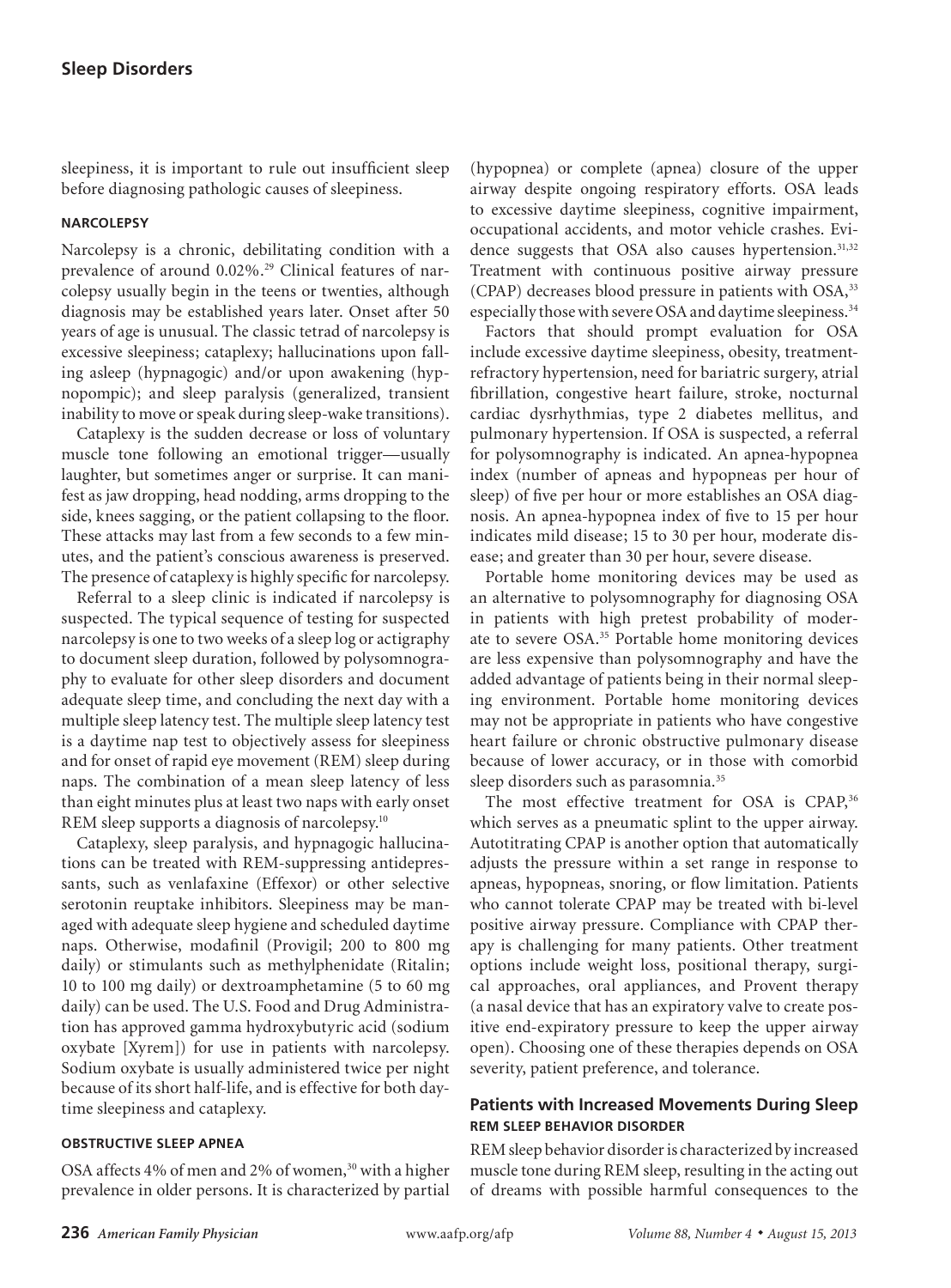| Clinical recommendation                                                                                                               | Evidence<br>rating | References        |
|---------------------------------------------------------------------------------------------------------------------------------------|--------------------|-------------------|
| Cognitive behavior therapy can be effectively<br>administered by primary care physicians to treat<br>chronic insomnia.                | R                  | $12 - 14$         |
| Cognitive behavior therapy is superior to<br>pharmacotherapy in the treatment of chronic<br>insomnia.                                 | A                  | 14, 16,<br>20, 21 |
| Dopaminergic agonists are first-line therapy for<br>patients with nightly, persistent symptoms of<br>restless legs syndrome.          | А                  | 25                |
| A sleep-wake schedule and melatonin/bright<br>light therapy regimen are recommended for<br>treatment of delayed sleep phase syndrome. | $\subset$          | 27                |
| Continuous positive airway pressure is the most<br>effective treatment option for obstructive sleep<br>apnea.                         | $\subset$          | 36                |

*A = consistent, good-quality patient-oriented evidence; B = inconsistent or limitedquality patient-oriented evidence; C = consensus, disease-oriented evidence, usual practice, expert opinion, or case series. For information about the SORT evidence rating system, go to http://www.aafp.org/afpsort.*

patient or bed partner. The disorder is associated with parkinsonian syndromes and other  $\alpha$ -synucleinopathies. It may also be secondary to other neurologic disorders (e.g., spinocerebellar ataxia), sleep disorders (e.g., severe OSA, narcolepsy), or use of medications (e.g., selective serotonin reuptake inhibitors). REM sleep behavior disorder is more common in men than in women. It is often suspected based on the bed partner observing the patient flailing the limbs, making vocalizations, and falling out of bed during sleep. REM sleep behavior disorder is usually diagnosed using polysomnography, which shows abnormally high muscle tone during REM sleep.

Environmental safety measures, such as removing sharp or fragile objects from the vicinity of the bed, should be taken to prevent injury. Melatonin has been shown to be effective with gradually increasing dosages until adequate response is obtained (add 3 mg at bedtime every two weeks to a maximum of 12 mg per night). Clonazepam (Klonopin), 0.5 to 2 mg at bedtime, is also effective in more than 90% of cases.37

#### **PERIODIC LIMB MOVEMENTS**

Periodic limb movements are characterized by periodic episodes of repetitive and stereotypic limb movements during sleep, predominantly in the lower extremities. If these movements are associated with sleep disturbance that results in daytime fatigue or sleepiness, it is then called periodic limb movement disorder. The disorder

may be diagnosed only after other causes of daytime symptoms are excluded. Most patients with restless legs syndrome have periodic limb movements. These movements have also been associated with REM sleep behavior disorder and narcolepsy.

The diagnosis of periodic limb movement disorder is made using polysomnography when the periodic limb movement index is more than 15 per hour in adults and more than five per hour in children. The movements alone do not require treatment, but periodic limb movement disorder can be treated with pharmacologic agents used for restless legs syndrome.

**Data Sources:** A PubMed search was completed in clinical queries using the key terms sleep disorders, approach, and management. The search included meta-analyses, randomized controlled trials, clinical trials, guidelines, and reviews published after January 2000. We also searched Clinical Evidence, the Cochrane database, Essential Evidence Plus, the Institute for Clinical Systems Improvement, the National Guideline Clearinghouse database, and Embase. We reviewed practice guidelines from the

American Academy of Sleep Medicine and the International Classification of Sleep Disorders, 2nd edition. Search dates: January through July 2012.

### **The Authors**

KANNAN RAMAR, MD, is an associate professor in the Division of Pulmonary and Critical Care Medicine at the Mayo Clinic in Rochester, Minn.

ERIC J. OLSON, MD, is an associate professor in the Division of Pulmonary and Critical Care Medicine at the Mayo Clinic.

*Address correspondence to Kannan Ramar, MD, Mayo Clinic, 200 1st St. SW, Rochester, MN 55906 (e-mail: ramar.kannan@mayo.edu). Reprints are not available from the authors.* 

#### **REFERENCES**

- 1. National Sleep Foundation. Sleep in America polls. 2005 adult sleep habits and styles. http://www.sleepfoundation.org/article/sleepamerica-polls/2005-adult-sleep-habits-and-styles. Accessed April 17, 2013.
- 2. Dinges DF, Pack F, Williams K, et al. Cumulative sleepiness, mood disturbance, and psychomotor vigilance performance decrements during a week of sleep restricted to 4-5 hours per night. *Sleep*. 1997;20(4): 267-277.
- 3. Spiegel K, Leproult R, Van Cauter E. Impact of sleep debt on metabolic and endocrine function. *Lancet*. 1999;354(9188):1435-1439.
- 4. Patel SR, Malhotra A, Gao X, et al. A prospective study of sleep duration and pneumonia risk in women. *Sleep*. 2012;35(1):97-101.
- 5. Ayas NT, White DP, Al-Delaimy WK, et al. A prospective study of selfreported sleep duration and incident diabetes in women. *Diabetes Care*. 2003;26(2):380-384.
- 6. Ayas NT, White DP, Manson JE, et al. A prospective study of sleep duration and coronary heart disease in women. *Arch Intern Med*. 2003;163(2):205-209.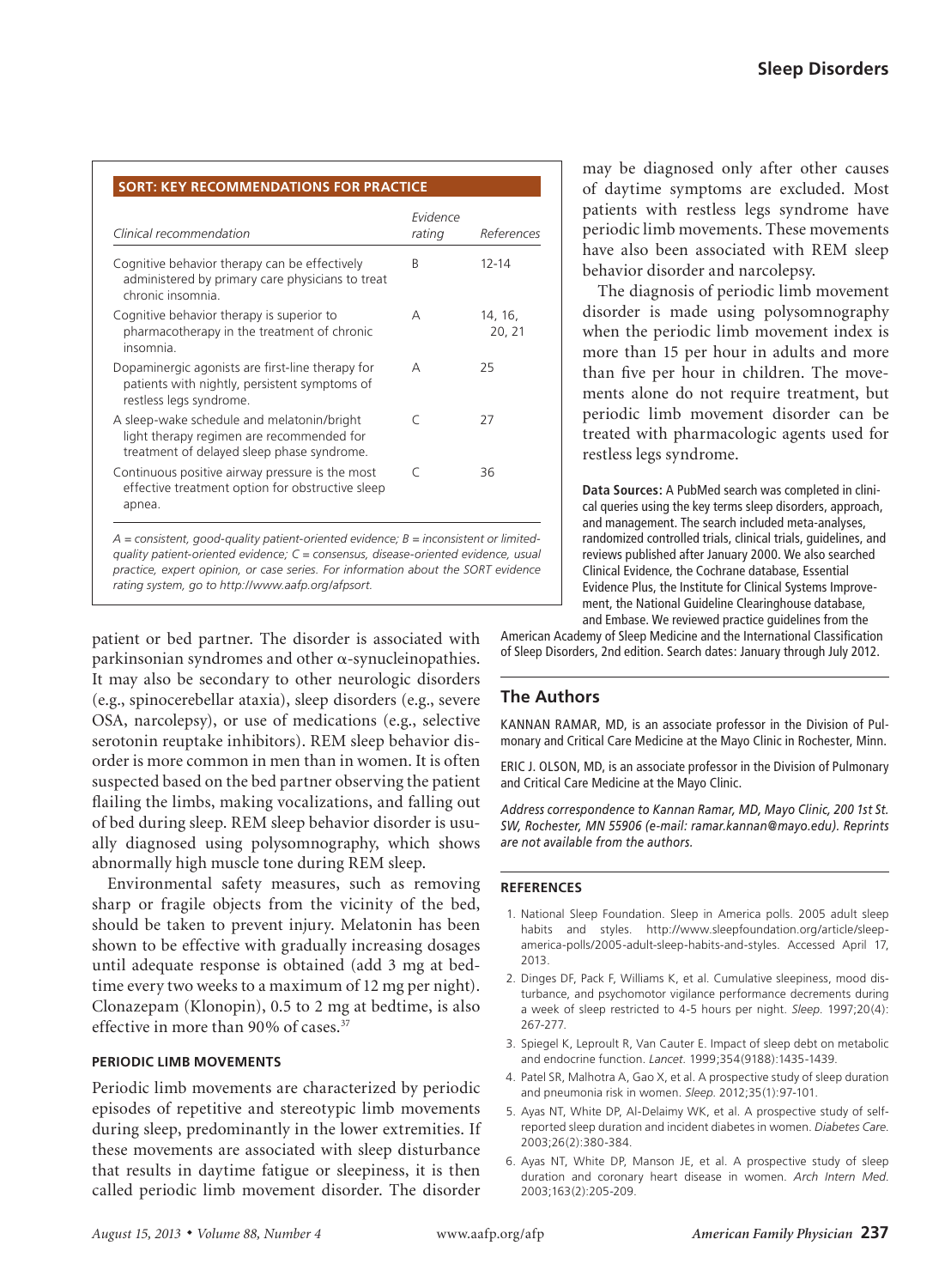# **Sleep Disorders**

- 7. Patel SR, Ayas NT, Malhotra MR, et al. A prospective study of sleep duration and mortality risk in women. *Sleep*. 2004;27(3):440-444.
- 8. Schernhammer ES, Laden F, Speizer FE, et al. Rotating night shifts and risk of breast cancer in women participating in the Nurses' Health Study. *J Natl Cancer Inst*. 2001;93(20):1563-1568.
- 9. Ohayon MM, Reynolds CF III. Epidemiological and clinical relevance of insomnia diagnosis algorithms according to the DSM-IV and the International Classification of Sleep Disorders (ICSD) [published correction appears in *Sleep Med.* 2010;11(2):227]. *Sleep Med*. 2009; 10(9):952-960.
- 10. *The International Classification of Sleep Disorders: Diagnostic and Coding Manual.* 2nd ed. Westchester, Ill.: American Academy of Sleep Medicine; 2005.
- 11. Littner M, Hirshkowitz M, Kramer M, et al.; American Academy of Sleep Medicine; Standards of Practice Committee. Practice parameters for using polysomnography to evaluate insomnia: an update. *Sleep*. 2003;26(6):754-760.
- 12. Espie CA, MacMahon KM, Kelly HL, et al. Randomized clinical effectiveness trial of nurse-administered small-group cognitive behavior therapy for persistent insomnia in general practice. *Sleep*. 2007;30(5):574-584.
- 13. Lande RG, Gragnani C. Nonpharmacologic approaches to the management of insomnia. *J Am Osteopath Assoc*. 2010;110(12):695-701.
- 14. Smith MT, Perlis ML, Park A, et al. Comparative meta-analysis of pharmacotherapy and behavior therapy for persistent insomnia. *Am J Psychiatry.* 2002;159(1):5-11.
- 15. Soldatos CR, Dikeos DG, Whitehead A. Tolerance and rebound insomnia with rapidly eliminated hypnotics: a meta-analysis of sleep laboratory studies. *Int Clin Psychopharmacol.* 1999;14(5):287-303.
- 16. Morgenthaler T, Kramer M, Alessi C, et al. Practice parameters for the psychological and behavioral treatment of insomnia: an update. An American Academy of Sleep Medicine report. *Sleep*. 2006;29(11):1415-1419.
- 17. Morin CM, Koetter U, Bastien C, Ware JC, Wooten V. Valerian-hops combination and diphenhydramine for treating insomnia: a randomized placebo-controlled clinical trial. *Sleep*. 2005;28(11):1465-1471.
- 18. Brzezinski A, Vangel MG, Wurtman RJ, et al. Effects of exogenous melatonin on sleep: a meta-analysis. *Sleep Med Rev*. 2005;9(1):41-50.
- 19. Mendelson WB. A review of the evidence for the efficacy and safety of trazodone in insomnia. *J Clin Psychiatry*. 2005;66(4):469-476.
- 20. Jacobs GD, Pace-Schott EF, Stickgold R, Otto MW. Cognitive behavior therapy and pharmacotherapy for insomnia: a randomized controlled trial and direct comparison. *Arch Intern Med*. 2004;164(17):1888-1896.
- 21. Sivertsen B, Omvik S, Pallesen S, et al. Cognitive behavioral therapy vs zopiclone for treatment of chronic primary insomnia in older adults: a randomized controlled trial. *JAMA*. 2006;295(24):2851-2858.
- 22. Allen RP, Earley CJ. Restless legs syndrome: a review of clinical and pathophysiologic features. *J Clin Neurophysiol.* 2001;18(2):128-147.
- 23. Nordlander NB. Therapy in restless legs. *Acta Med Scand*. 1953;145(6): 453-457.
- 24. Ekbom KA. Restless legs syndrome. *Neurology*. 1960;10:868-873.
- 25. Aurora RN, Kristo DA, Bista SR, et al. The treatment of restless legs syndrome and periodic limb movement disorder in adults–an update for 2012: practice parameters with an evidence-based systematic review and meta-analyses: an American Academy of Sleep Medicine Clinical Practice Guideline. *Sleep*. 2012;35(8):1039-1062.
- 26. Coad J, Conlon C. Iron deficiency in women: assessment, causes and consequences. *Curr Opin Clin Nutr Metab Care*. 2011;14(6):625-634.
- 27. Dodson ER, Zee PC. Therapeutics for circadian rhythm sleep disorders. *Sleep Med Clin*. 2010;5(4):701-715.
- 28. Johns MW. A new method for measuring daytime sleepiness: the Epworth sleepiness scale. *Sleep*. 1991;14(6):540-545.
- 29. Dauvilliers Y, Arnulf I, Mignot E. Narcolepsy with cataplexy. *Lancet*. 2007;369(9560):499-511.
- 30. Young T, Palta M, Dempsey J, Skatrud J, Weber S, Badr S. The occurrence of sleep-disordered breathing among middle-aged adults. *N Engl J Med*. 1993;328(17):1230-1235.
- 31. Marin JM, Agusti A, Villar I, et al. Association between treated and untreated obstructive sleep apnea and risk of hypertension. *JAMA*. 2012;307(20):2169-2176.
- 32. Young T, Peppard PE, Gottlieb DJ. Epidemiology of obstructive sleep apnea: a population health perspective. *Am J Respir Crit Care Med*. 2002;165(9):1217-1239.
- 33. Haentjens P, Van Meerhaeghe A, Moscariello A, et al. The impact of continuous positive airway pressure on blood pressure in patients with obstructive sleep apnea syndrome: evidence from a meta-analysis of placebo-controlled randomized trials. *Arch Intern Med*. 2007; 167(8):757-764.
- 34. Robinson GV, Smith DM, Langford BA, Davies RJ, Stradling JR. Continuous positive airway pressure does not reduce blood pressure in nonsleepy hypertensive OSA patients. *Eur Respir J.* 2006;27(6):1229-1235.
- 35. Collop NA, Anderson WM, Boehlecke B, et al. Clinical guidelines for the use of unattended portable monitors in the diagnosis of obstructive sleep apnea in adult patients. Portable Monitoring Task Force of the American Academy of Sleep Medicine. *J Clin Sleep Med.* 2007;3(7):737-747.
- 36. Kushida CA, Littner MR, Hirshkowitz M, et al.; American Academy of Sleep Medicine. Practice parameters for the use of continuous and bilevel positive airway pressure devices to treat adult patients with sleep-related breathing disorders. *Sleep*. 2006;29(3):375-380.
- 37. Aurora RN, Zak RS, Maganti RK, et al.; Standards of Practice Committee; American Academy of Sleep Medicine. Best practice guide for the treatment of REM sleep behavior disorder (RBD) [published correction appears in *J Clin Sleep Med.* 2010;6(2):table of contents]. *J Clin Sleep Med.* 2010;6(1):85-95.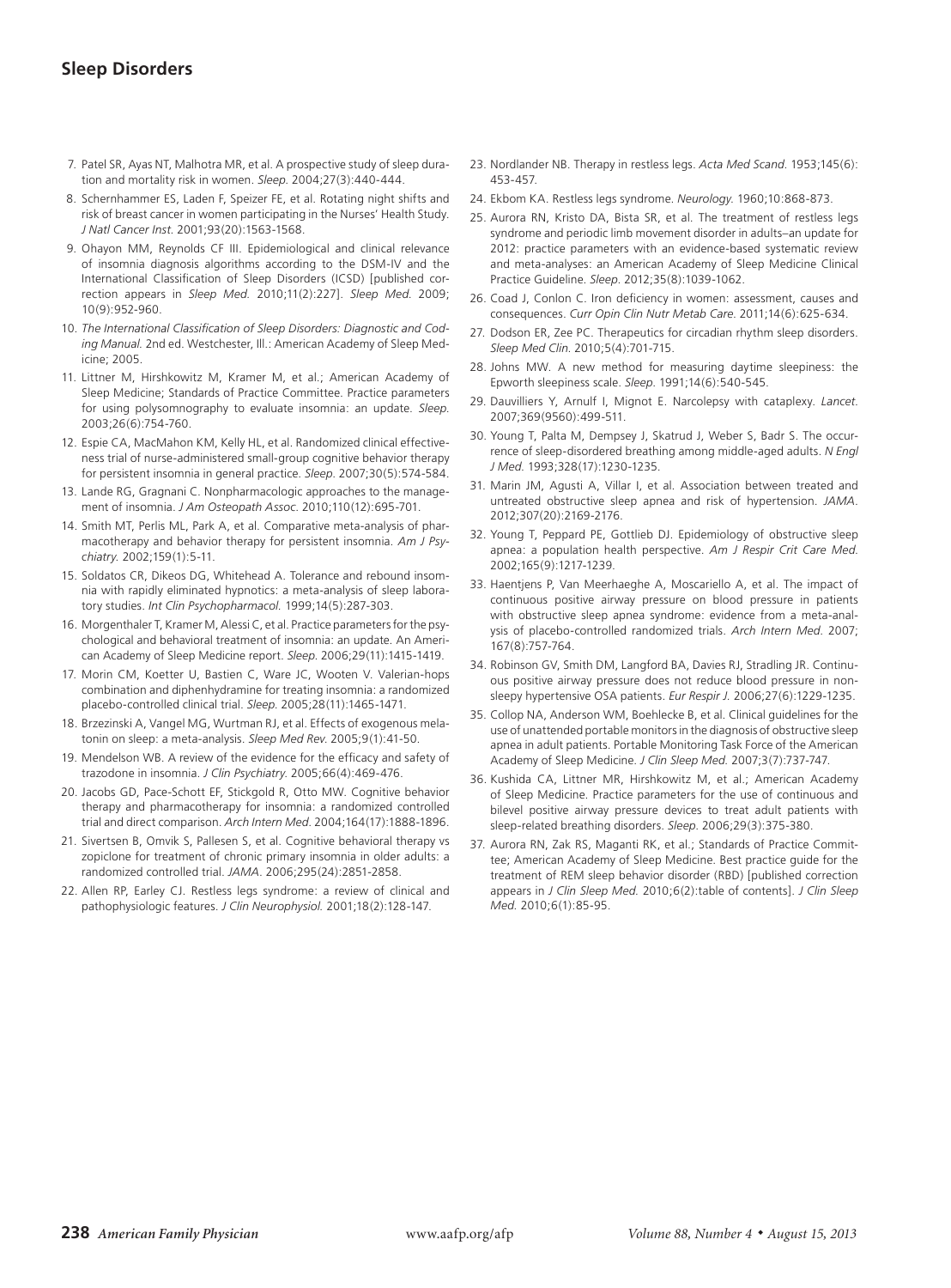# **Sleep Log**

| Date (Month Day, Year)                                                                                                  |  |  |  |  |
|-------------------------------------------------------------------------------------------------------------------------|--|--|--|--|
| Did you take naps yesterday?<br>If yes, give total length of sleep in minutes.                                          |  |  |  |  |
| Did you take any sleeping medication?<br>(Give time and amount)                                                         |  |  |  |  |
| What time did you turn the lights off to try to sleep?                                                                  |  |  |  |  |
| How many minutes did it take you to fall asleep last night?                                                             |  |  |  |  |
| How many minutes were you awake last night? (Do not<br>count the time it took you to fall asleep initially)             |  |  |  |  |
| How often did you awaken last night?                                                                                    |  |  |  |  |
| How many hours did you sleep last night?                                                                                |  |  |  |  |
| When did you wake up for the last time this morning?                                                                    |  |  |  |  |
| When did you get out of bed for the last time this morning?                                                             |  |  |  |  |
| Compared with your own average over the past month, how<br>well did you sleep last night? Choose one from list A below. |  |  |  |  |
| On a more absolute scale, how well did you sleep last night?<br>Choose one from list B below.                           |  |  |  |  |
| Overall, how refreshing and restorative was your sleep?<br>Choose one from list C below.                                |  |  |  |  |

| A                                                                                                                                                                      | B                                                                                                                                                                                                                                                                                           |                                                                                                                                                                                                                                                           |
|------------------------------------------------------------------------------------------------------------------------------------------------------------------------|---------------------------------------------------------------------------------------------------------------------------------------------------------------------------------------------------------------------------------------------------------------------------------------------|-----------------------------------------------------------------------------------------------------------------------------------------------------------------------------------------------------------------------------------------------------------|
| 1. Much worse than my average<br>2. Slightly worse than my average<br>3. Fairly typical for me<br>4. Slightly better than my average<br>5. Much better than my average | 1. Extremely poor sleep-about the worst I<br>can imagine<br>2. Poor sleep-I barely rested<br>3. Fair sleep-some decent stretches, but still<br>less than satisfactory<br>4. Good sleep-sound and restful, but with<br>minor disturbances<br>5. Excellent sleep-solid and completely restful | 1. Not at all restorative—derived no benefit<br>from my time in bed<br>2. Some slight restorative value<br>3. Restorative, but not adequately so<br>4. Relatively satisfactory<br>5. Very satisfactory-feel completely refreshed<br>and ready for the day |

#### **eFigure A.** Example of a sleep log to assess sleep behaviors over a period of time.

*Adapted with permission from the Center for Sleep Medicine, Mayo Clinic.*